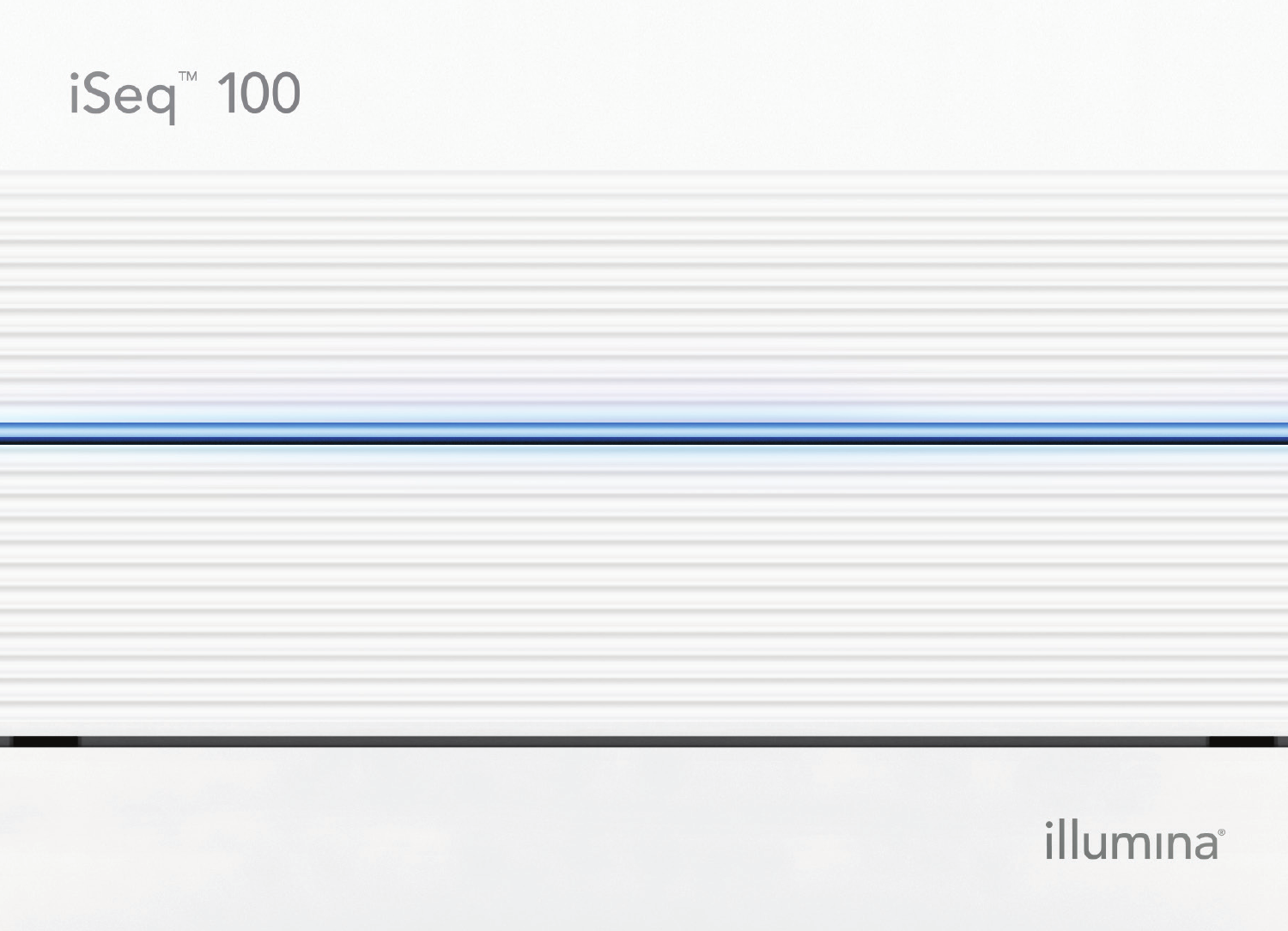Meet your new lab partner—our smallest, most accessible, and affordable next-generation sequencing (NGS) solution ever. Want deeper biological insights, better experimental efficiency, and greater discovery power? The iSeq 100 Sequencing System is here to help. The easy-to-use system is ideal for those new to NGS, while the low price of acquisition enables existing customers to expand their existing NGS system base.

Meet the iSeq 100 System.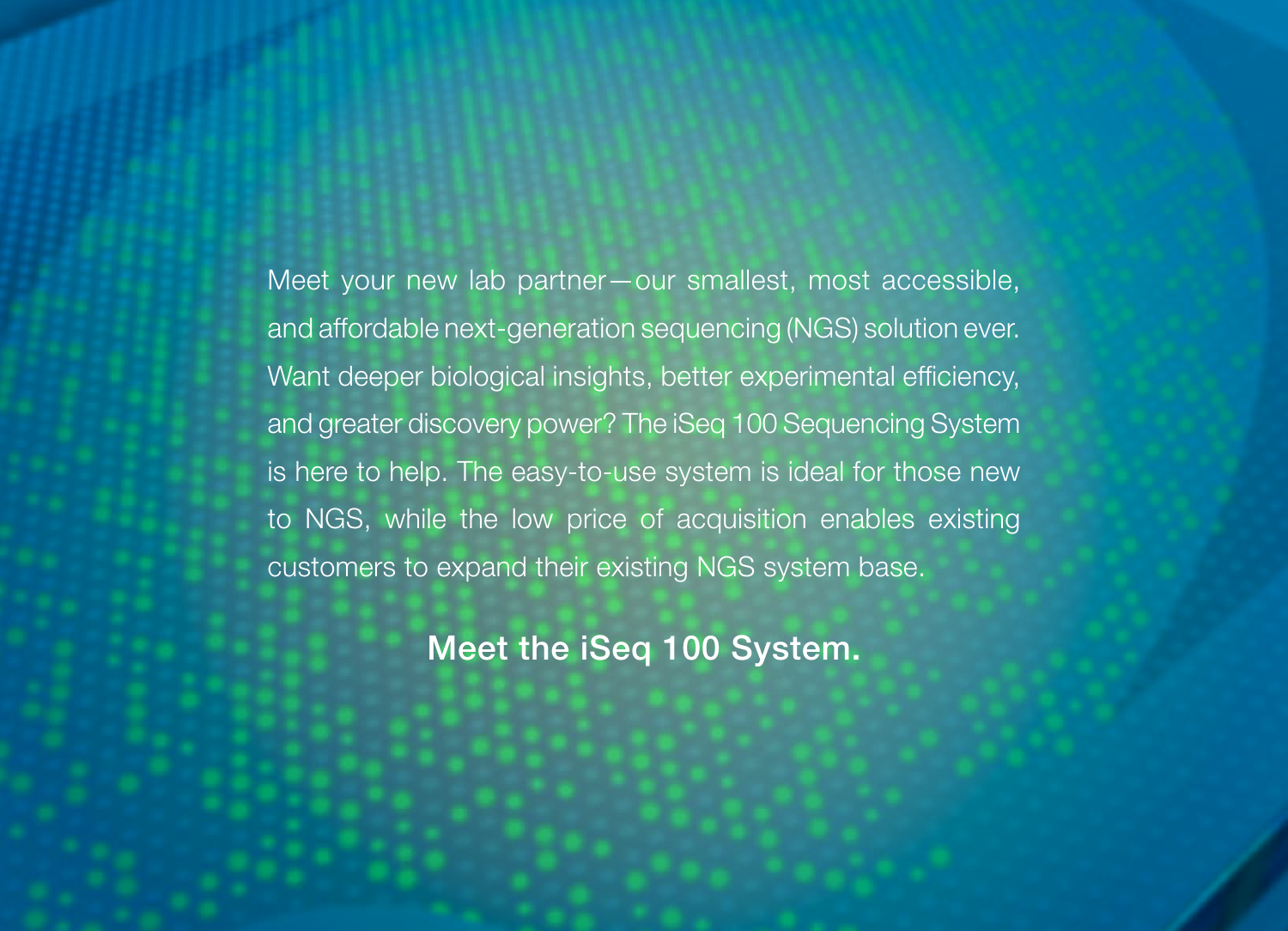|  | illumina |
|--|----------|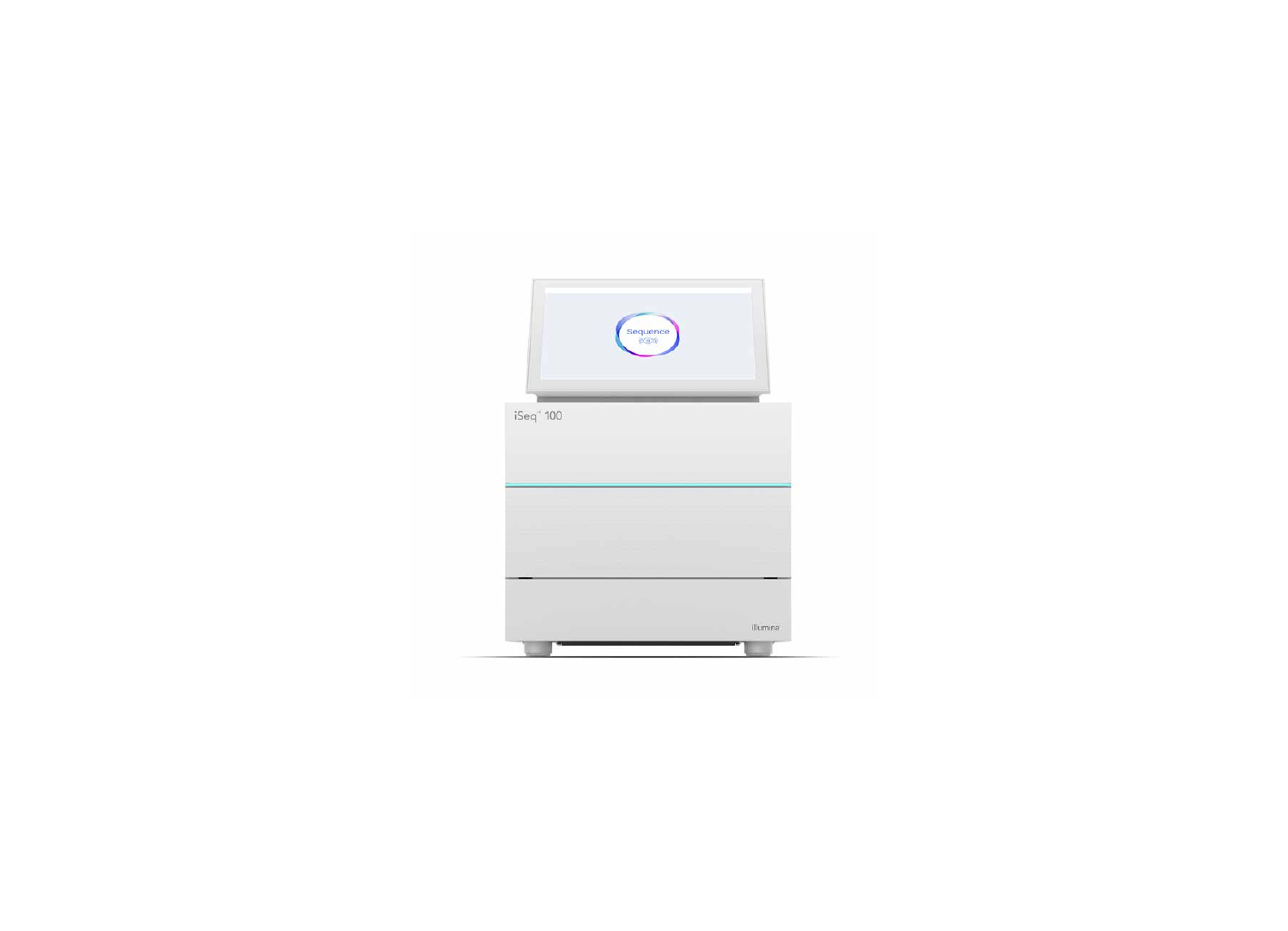# JUST WHAT YOUR LAB HAS BEEN LOOKING FOR

IN WIN WIND

illumina<sup>.</sup>

The iSeq 100 System lets you expand your research like never before. By providing industry-leading sequencing technology in a highly accessible format, you can get high-accuracy data with a fast turnaround time, easier than ever.

By generating 1.2 Gb of data per run in only the high resolution and analytical sensitivity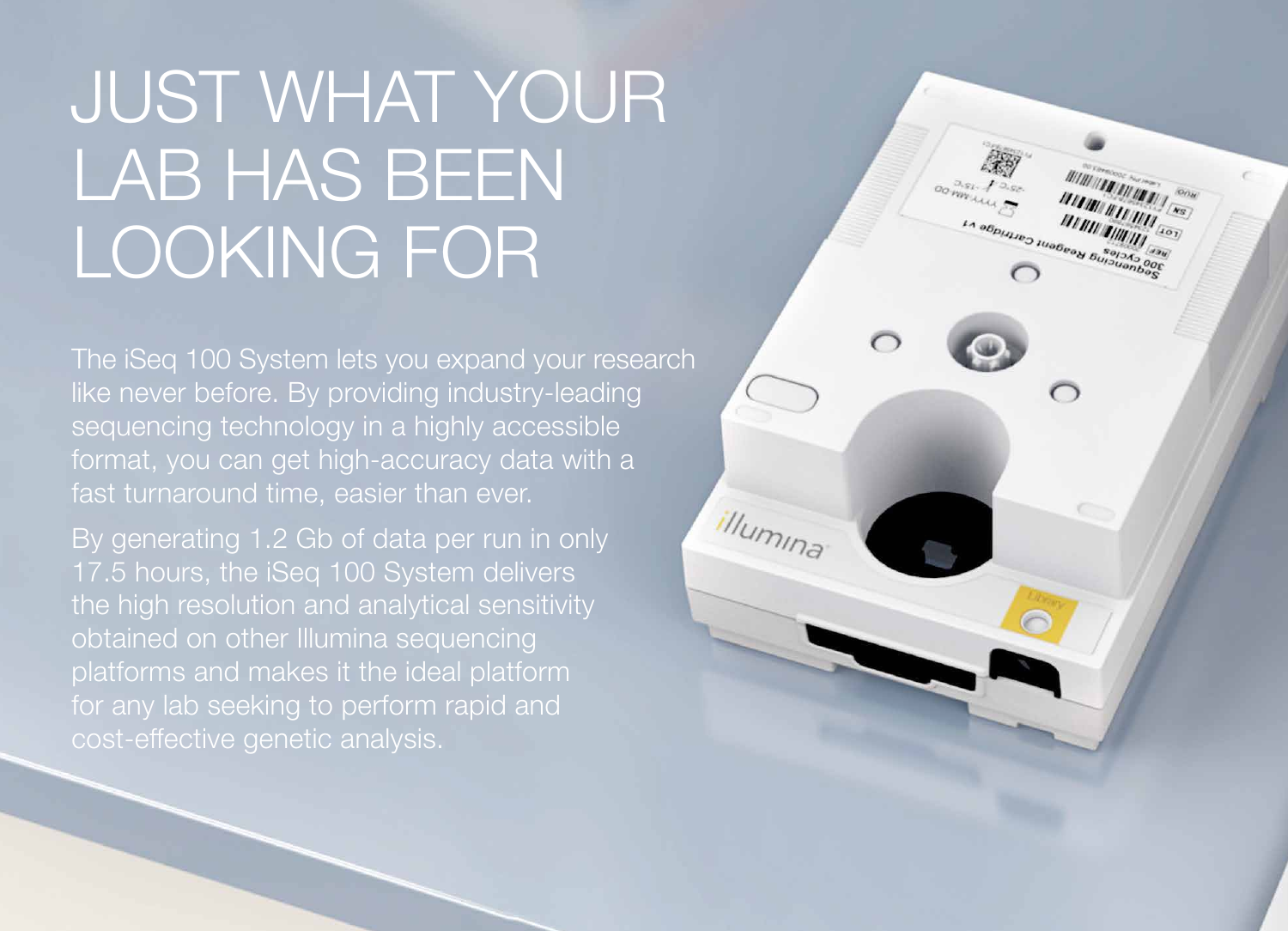# *iSeq<sup>"</sup>* 100

#### New to NGS?

Expand your research and publish fast with our most accessible NGS solution. Harness the power of Illumina NGS technology in an easy-to-use, inexpensive ecosystem.

#### Want more control over your experiments?

Get results on your time, in your lab. The iSeq 100 System gives you autonomy to expand your research, without the long turnaround time.

#### Currently using NGS in your lab?

With the right tool for every job, you can now optimize your lab sequencers in a low-cost, easy-to-implement system.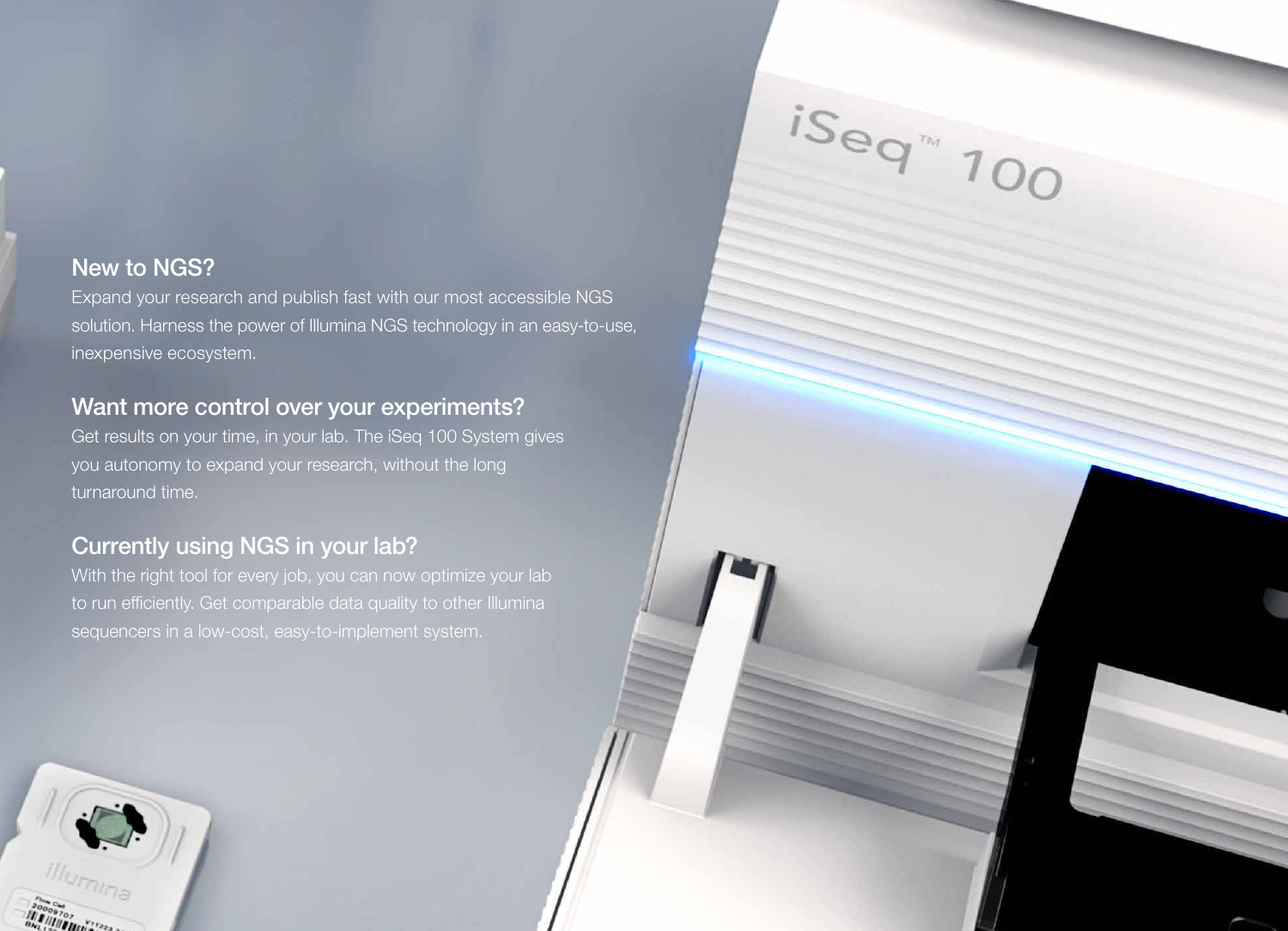# VERSATILITY IS ITS MIDDLE NAME

Find answers efficiently with a range of versatile applications ranging from small cancer panels to microbiology panels.

Get rapid, multiplexed sequencing using a range of methods—with a maximum output of 1.2 Gb.



#### Small cancer panels

Analyze key genes or regions of interest to high depth using predesigned, analytically validated panels.



#### Small-genome sequencing

Sequence the entire genome of bacteria, viruses, or other microbes.



#### **Microbiology**

Map genomes of novel organisms, finish genomes of known organisms, or compare genomes across multiple samples.



#### Targeted resequencing

Get highly accurate and reproducible data supported by various NGS study designs, including fixed and custom panels.



#### Viral sequencing

Map genomes of novel organisms, or compare genomes across multiple samples.



#### Long-range amplicon sequencing

Enable a wide range of research applications for the discovery, validation, or screening of genetic variants.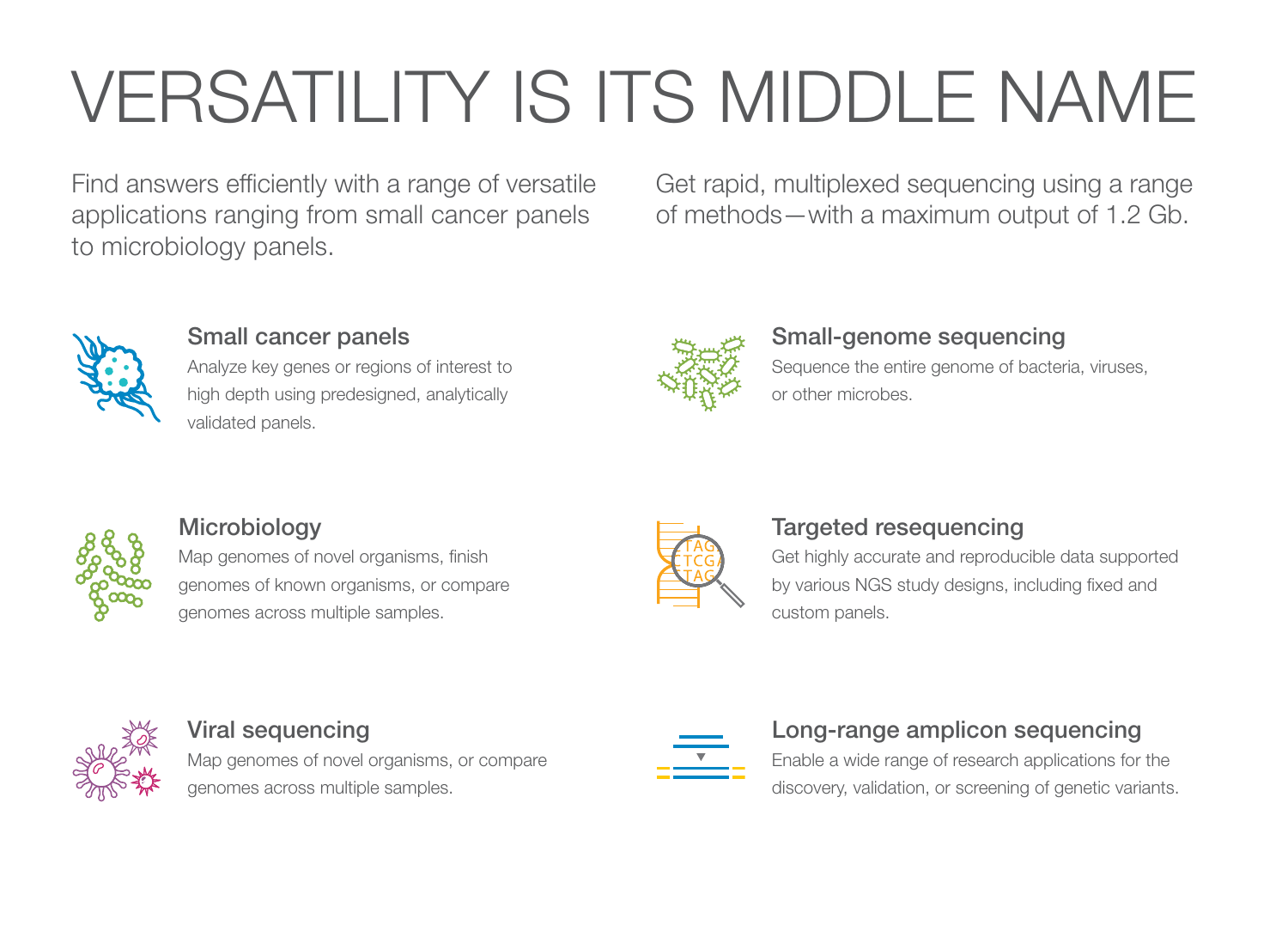# AS EASY AS 1, 2, 3

Simplify your workflow with the streamlined 3-step workflow of the iSeq 100 System.

#### Load library

Add your library to the simple, ready-to-use sequencing reagent cartridge and load your run. The iSeq 100 System is the first sequencer that will denature your library for you—it's that easy.

#### **Sequence**

iSeq" 100

Follow the prompts on the screen to set your run parameters and press Start Run. With proven sequencing by synthesis (SBS) chemistry, you'll get data quality you can trust.

Sequeno<br>M

illumin

#### Analyze data

Integrate with a local run manager (LRM) or BaseSpace® Sequence Hub to analyze and share your results in a secure cloud environment.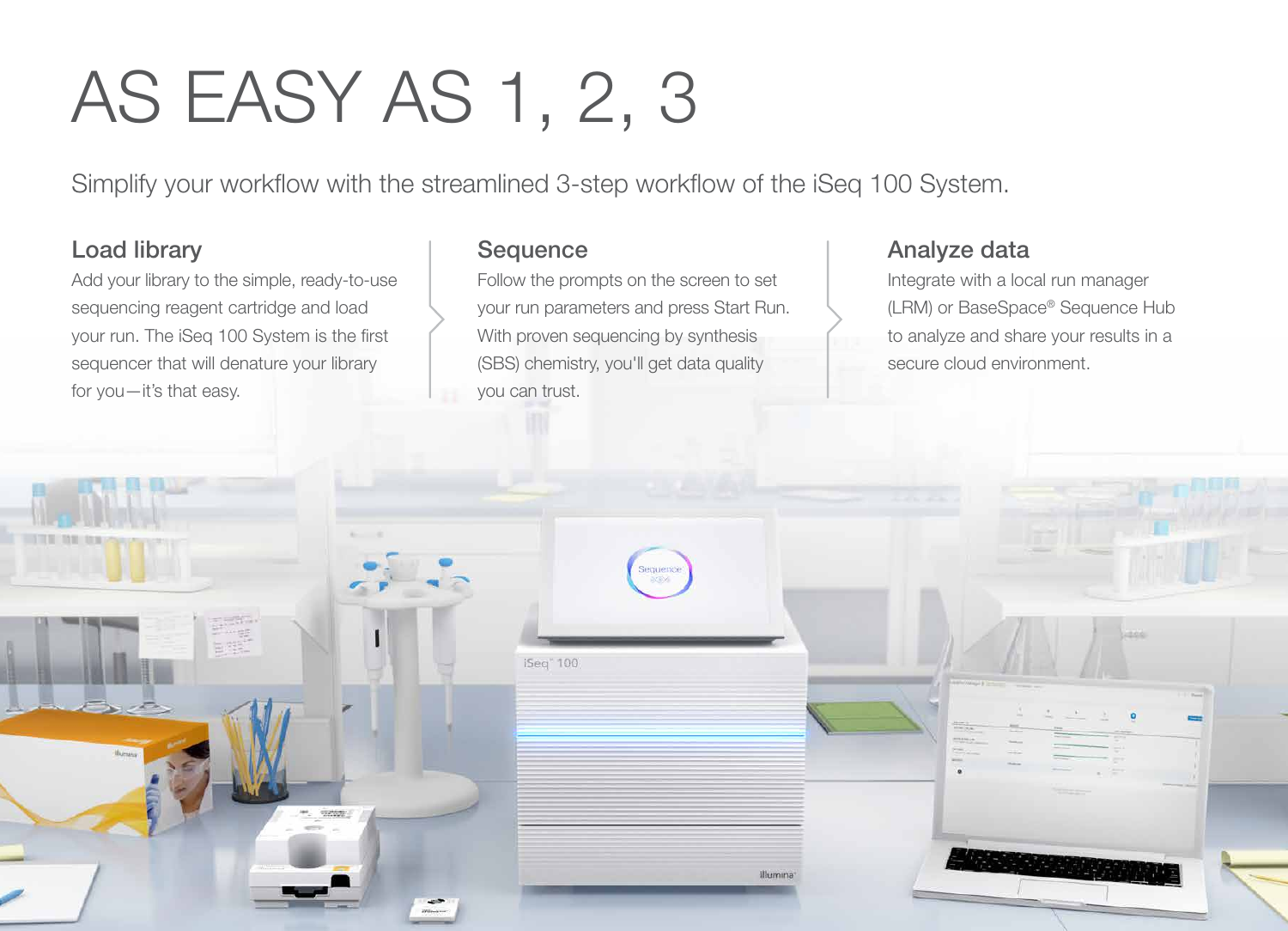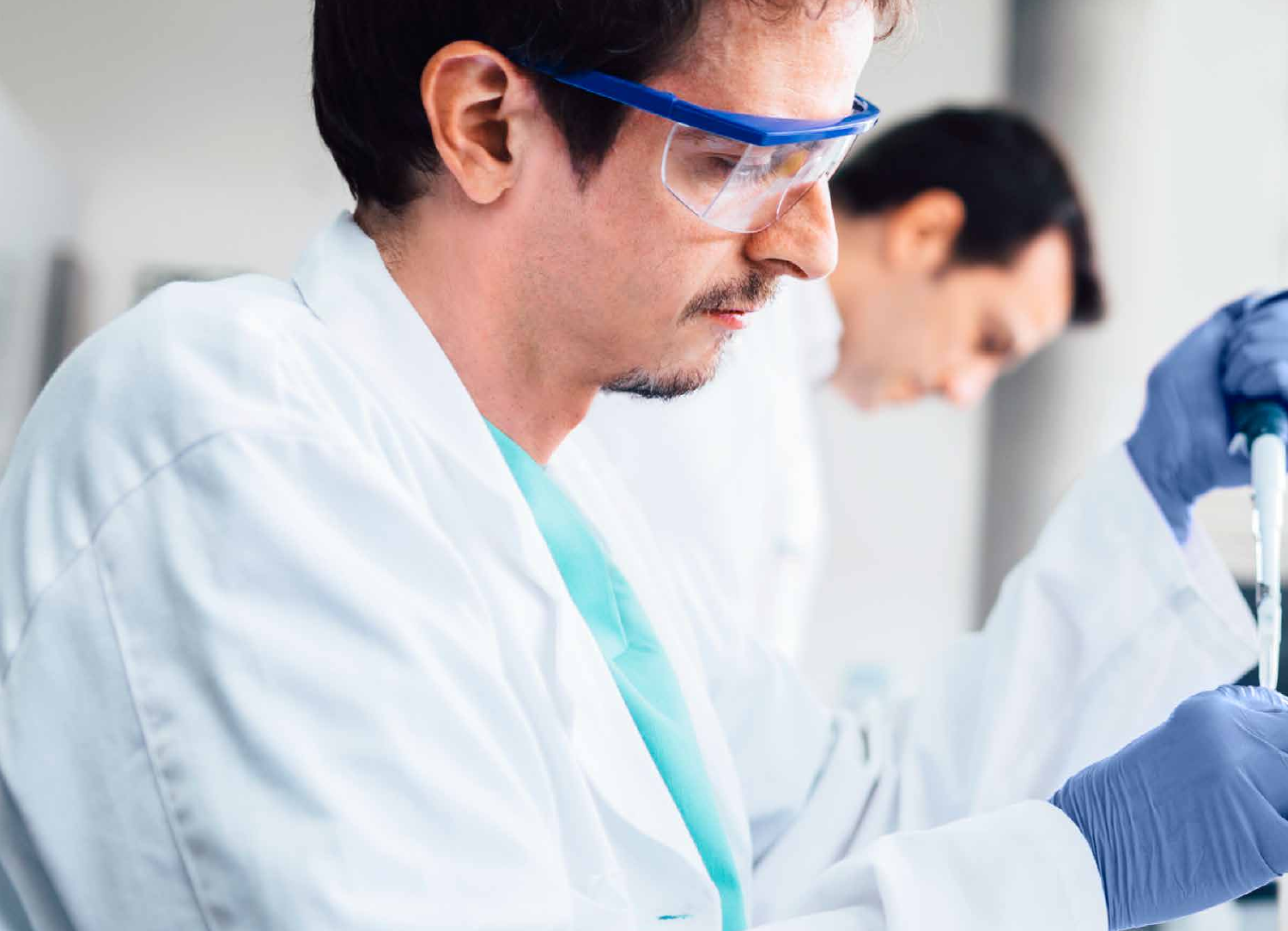## SETUP, SIMPLIFIED.

The iSeq 100 System makes self-installation simple. Start sequencing in under an hour out of the box. If you need additional support or have any questions, Illumina scientists are available to help you get started.

Need assistance? We offer training courses, either at your own lab or online, to help bring your lab personnel quickly up to speed.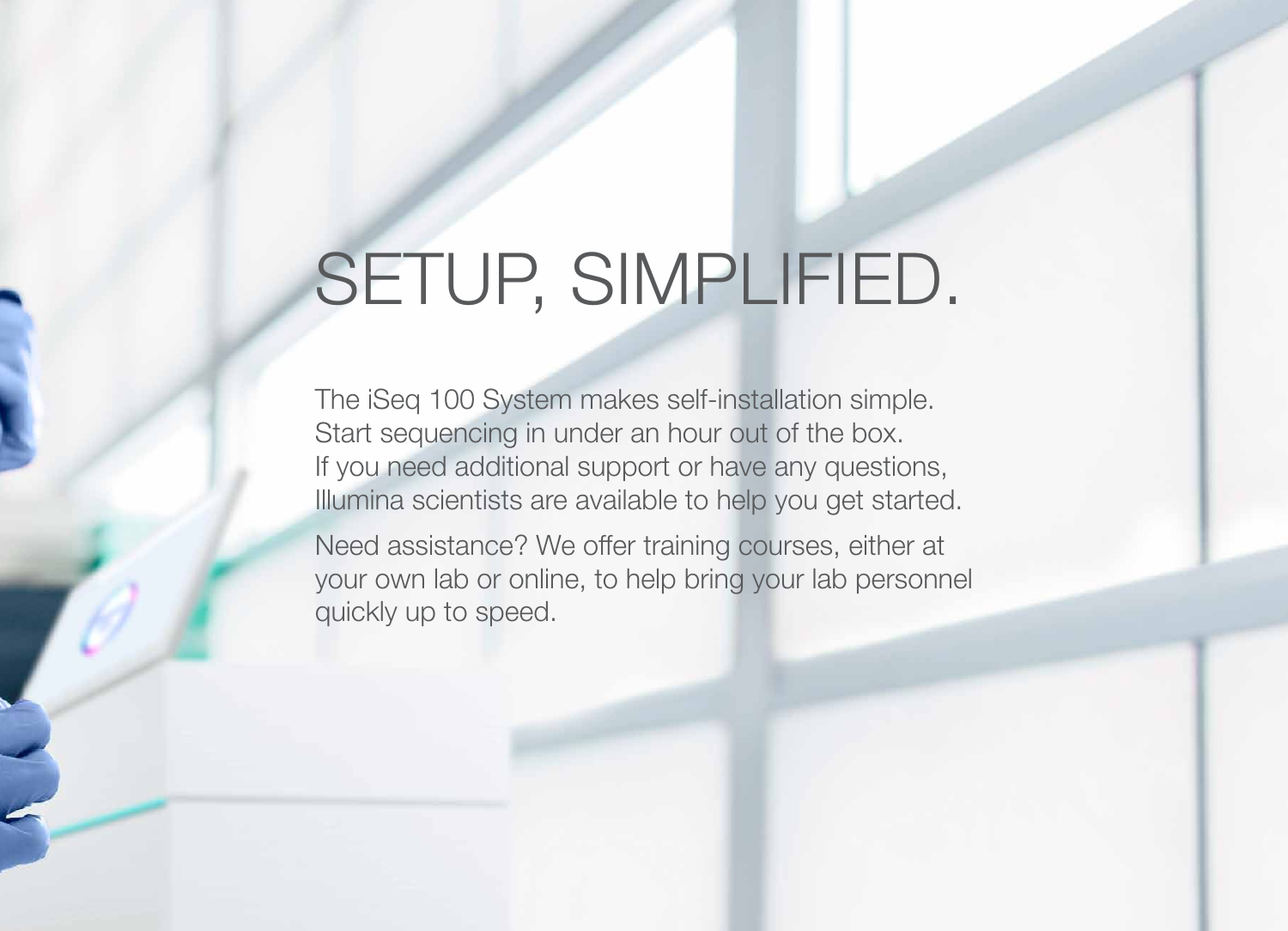# MEET NEW IDEAS

Discover the big advantages of our smallest instrument. Take control of the sequencing process and deliver fast, more efficient studies from beginning to end. With an affordable price point and small footprint, the iSeq 100 System brings the full power of NGS to your fingertips. Meet what your lab has been missing.

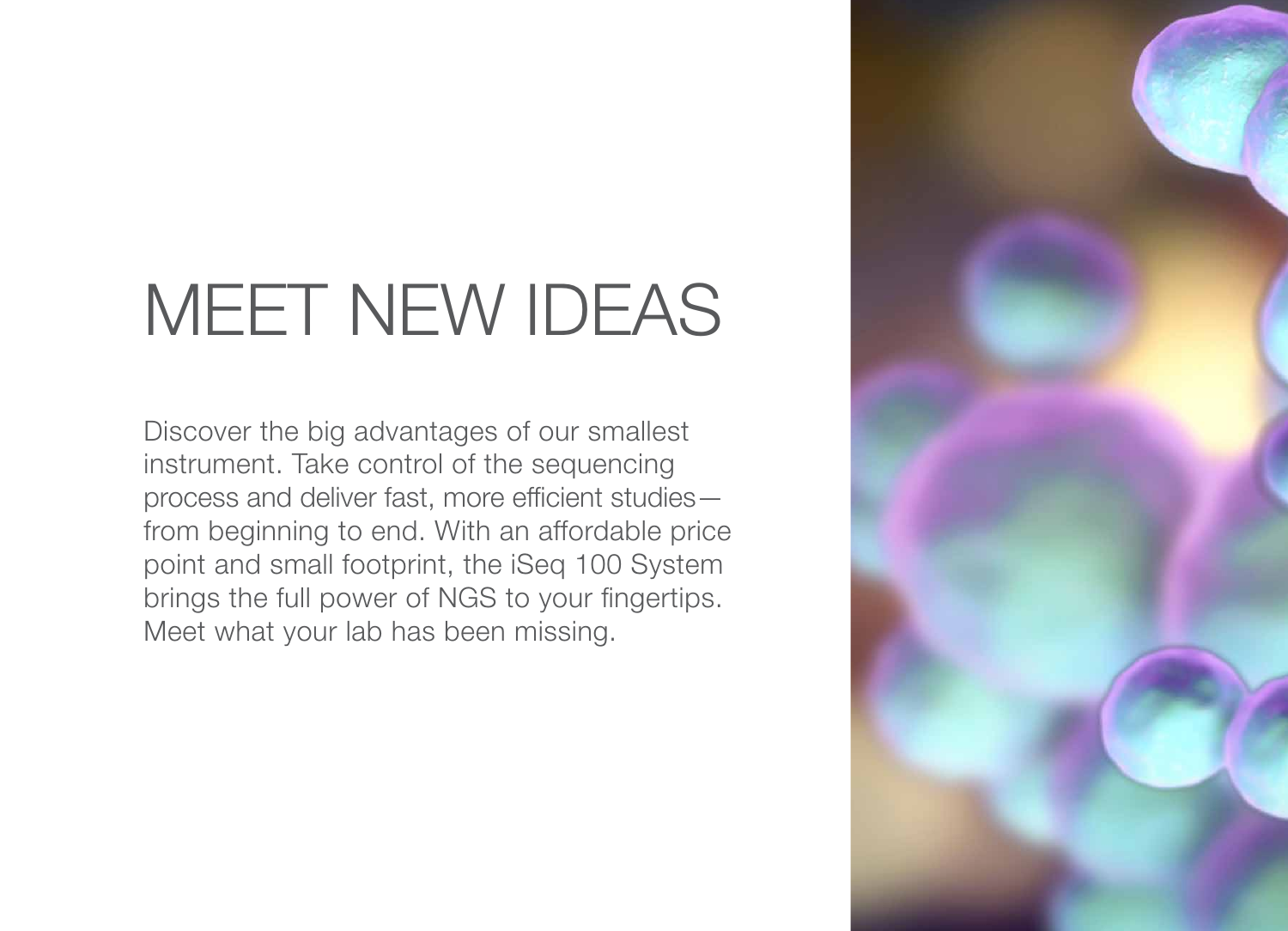"For under \$20,000, any researcher can have access to the accuracy of an Illumina sequencer In their lab." FRANCIS DESOUZA, CEO, ILLUMINA